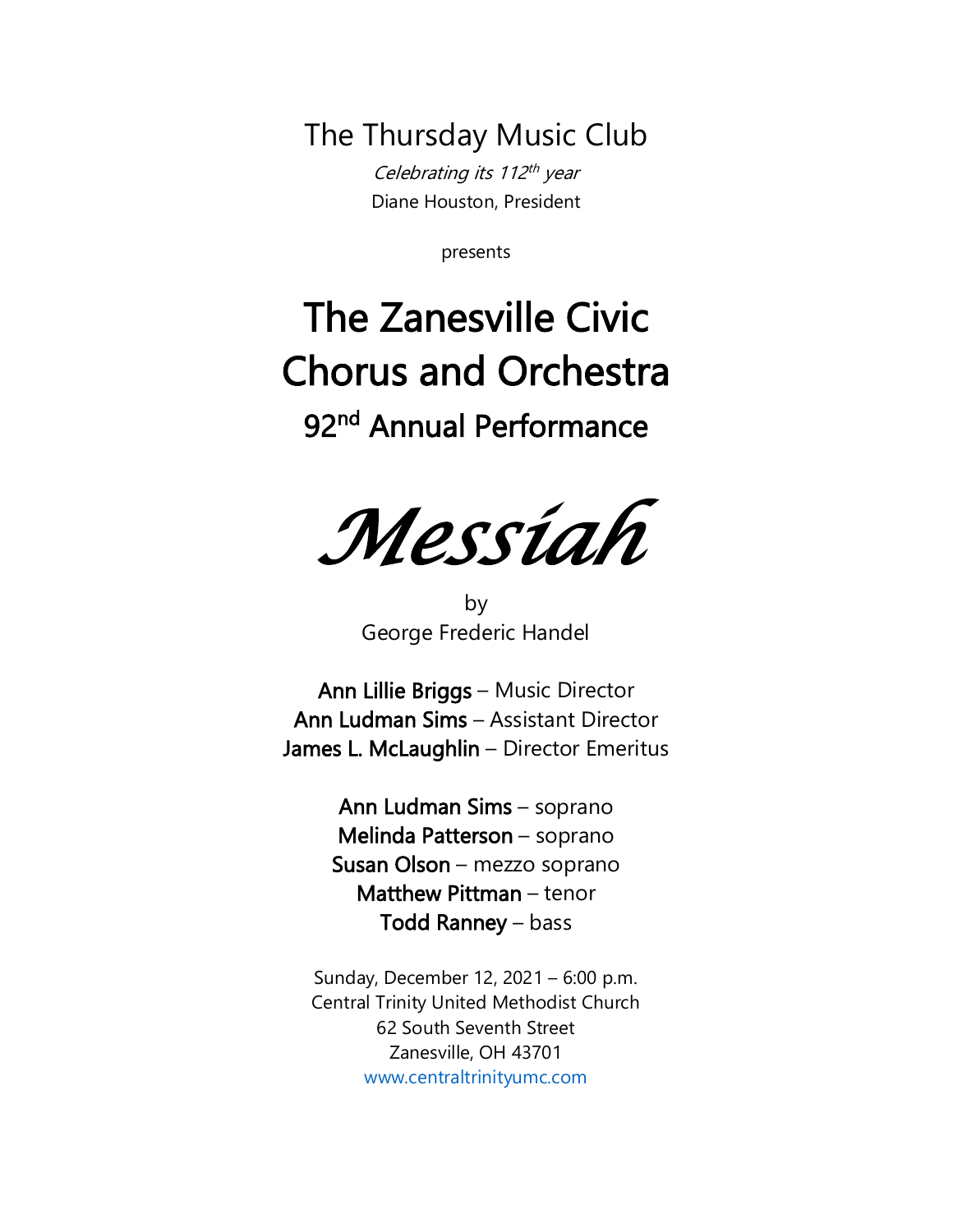### About the Artists

Ann Lillie Briggs is music director of the Zanesville Civic Chorus. Prior to this year, she had served as assistant director, alto section leader, and second trumpet player for the chorus. She is a retired vocal music teacher and choir director for the Tri-Valley Local School District and is an occasional music substitute teacher for area school districts. She received a bachelor's degree in music education from Edinboro University of Pennsylvania and a master's degree in music education with a Kodaly emphasis from Capital University Conservatory of Music. She is an auditioned member of the Thursday Music Club and is on the Board of Directors for the Zanesville Memorial Concert Band. Mrs. Briggs is also the director of the handbell choir at Grace United Methodist Church.

Susan Olson received her bachelor's degree from Capital University Conservatory of Music, her Master of Arts in Vocal Pedagogy and Doctor of Musical Arts in Vocal Performance from The Ohio State University. Dominican Sister of Peace and mezzo soprano, Dr. Olson has performed as soloist with the San Antonio Symphony Orchestra, Symphony of the Hills, Starlight Symphony Orchestra, Passion of Italy Festival Choir, Monroe Symphony Orchestra, the Westerville Symphony Orchestra and with several professional choral ensembles. Dr. Olson is currently Associate Professor of Voice at the University of Texas at San Antonio.

Melinda Patterson is soprano section leader to the Zanesville Civic Chorus and an auditioned member of the Thursday Music Club. She has taught music in both the West Muskingum and Zanesville City Schools. She received both Bachelor of Music Education and Vocal Performance degrees from Bowling Green State University. She is a member of the Columbus Symphony Chorus. With the CSC she has performed in Carnegie Hall and at the Chautauqua Institution. Mrs. Patterson has a private voice studio and is the Director of Music at Trinity United Presbyterian Church.

Matthew Pittman is originally from New Concord. His concert appearances include Bach's St. Matthew Passion, St. John Passion, and the B Minor Mass, Mozart's Requiem and Coronation Mass, Mendelssohn's Elijah, Haydn's The Creation, and Beethoven's Symphony No. 9. Mr. Pittman has appeared with ProMusica Chamber Orchestra, Rackham Symphony Choir, Columbus Bach Ensemble, the Mansfield Symphony Orchestra the SEO Symphony, the Woodlands Symphony Orchestra, and the Bach Society of Houston. He received his bachelor's degree from the Ohio State University and master's degree from Rice University. Mr. Pittman is the Director of Youth and Family Ministries at Advent Evangelical Lutheran Church in Columbus.

Ann Ludman Sims is assistant director of the Zanesville Civic Chorus. She received her bachelor's and master's degrees from Capital University Conservatory of Music where she studied music education and received Kodaly certification. She has sung various roles in music theatre and community choral productions. Mrs. Sims is a music teacher in the Franklin Local School district where she has taught elementary, middle school and high school vocal music. She directs the Central Trinity United Methodist Church Chancel and Children's Choirs.

Todd Ranney has performed over 100 productions in opera and oratorio throughout the Midwest. He has appeared as soloist with the Cleveland Symphony Orchestra, and symphonies in Akron, Dayton, Lakeside, Wooster, Pennsylvania, Delaware and New York. He received his doctorate from the Ohio State University. He has been Associate Artist with the Cleveland Opera. He is the founding artistic director of the Akron Lyric Opera Theatre. Dr. Ranney is Professor of Voice and Opera at Mansfield University of Pennsylvania. He is Organist and Choir Director at Grace Presbyterian Church in Hudson, Ohio.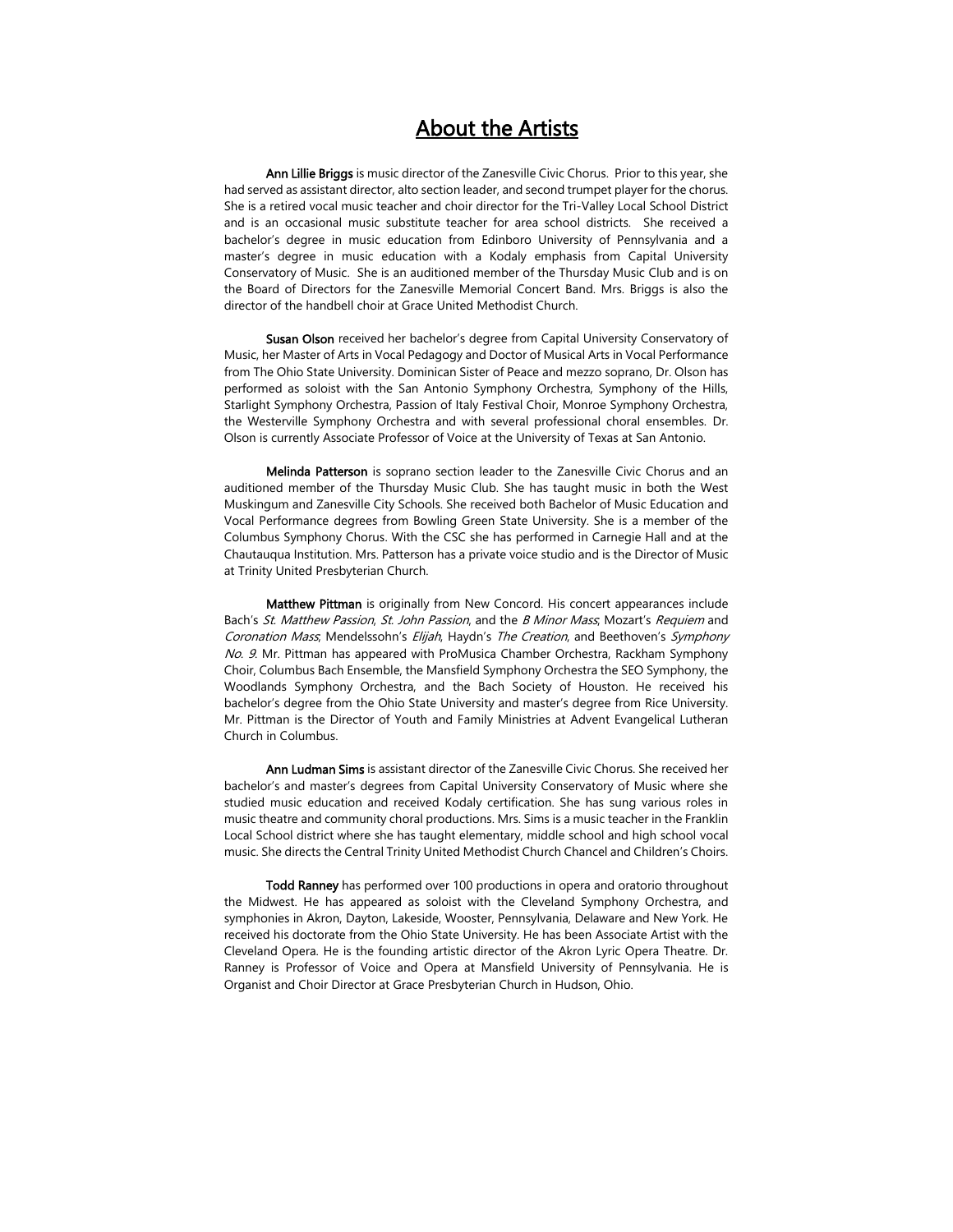## Part I

| <i>Overture</i>                                                                                                                                                    | Orchestra               |
|--------------------------------------------------------------------------------------------------------------------------------------------------------------------|-------------------------|
| Comfort Ye My People<br>Every Valley Shall Be Exalted                                                                                                              | Matthew Pittman         |
| And the Glory of the Lord                                                                                                                                          | Chorus                  |
| Thus Saith The Lord<br>But Who May Abide the Day of His Coming                                                                                                     | <b>Todd Ranney</b>      |
| And He Shall Purify                                                                                                                                                | Chorus                  |
| Behold, A Virgin Shall Conceive<br>O Thou That Tellest Good Tidings to Zion                                                                                        | Susan Olson<br>& Chorus |
| For Behold, Darkness Shall Cover the Earth<br>The People That Walked in Darkness                                                                                   | <b>Todd Ranney</b>      |
| For Unto Us A Child Is Born                                                                                                                                        | Chorus                  |
| Pastoral Symphony                                                                                                                                                  | Orchestra               |
| There Were Shepherds Abiding in the Field<br>And Lo! The Angel of The Lord Came Upon Them<br>And the Angel Said Unto Them<br>And Suddenly There Was With the Angel | Ann Sims                |
| Glory To God                                                                                                                                                       | Chorus                  |
| Rejoice Greatly, O Daughter of Zion                                                                                                                                | Melinda Patterson       |
| Then Shall the Eyes of The Blind Be Opened<br>He Shall Feed His Flock Like A Shepherd                                                                              | Susan Olson             |
| <i>Come Unto Him</i>                                                                                                                                               | Ann Sims                |
| His Yoke Is Easy, And His Burden Is Light                                                                                                                          | Chorus                  |
|                                                                                                                                                                    |                         |

## Intermission

Freewill Offering in the "Spirit of Handel" to support the Southeast Ohio chapter of Habitat for Humanity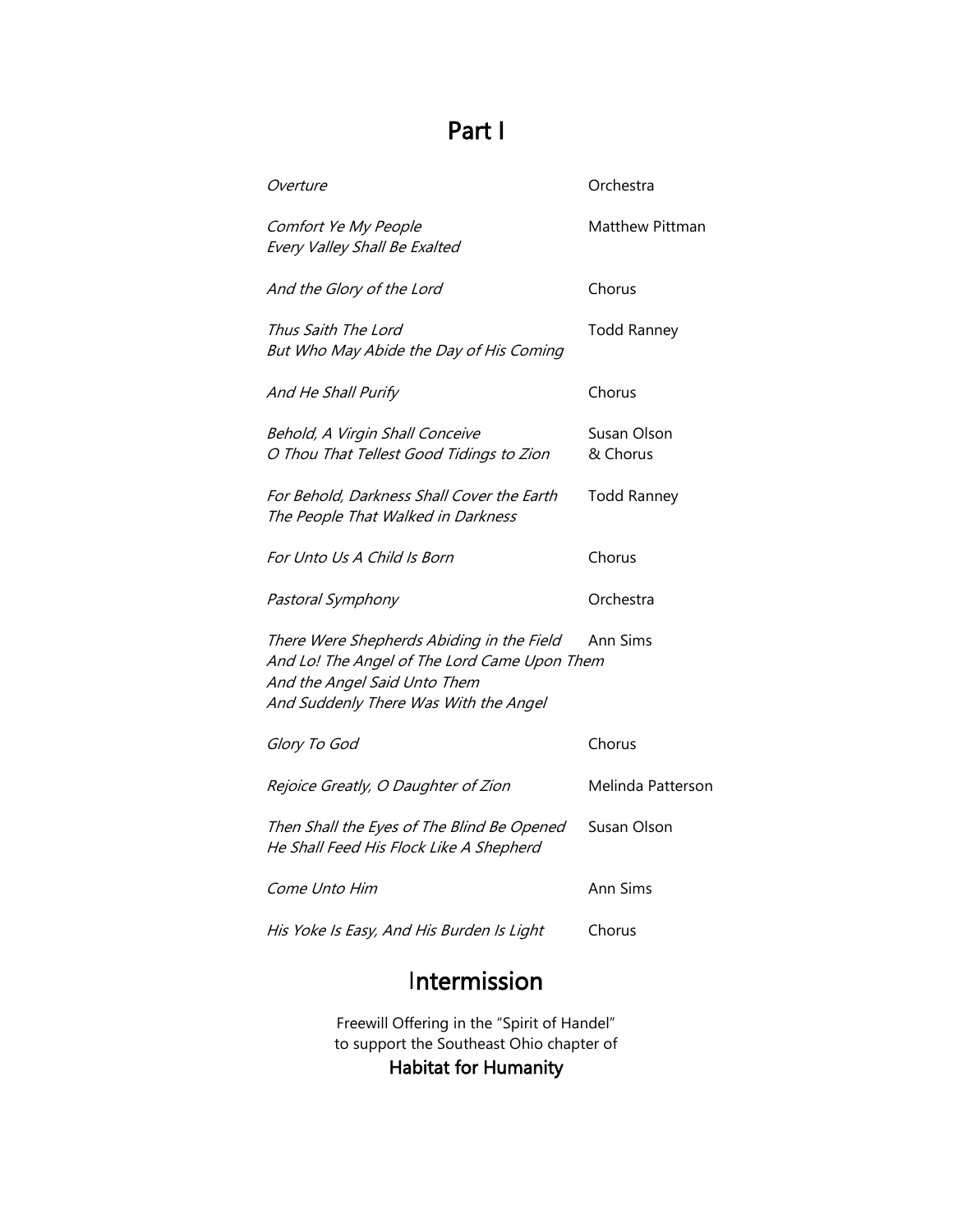## Part II

| Behold the Lamb of God                                                                                                                                                  | Chorus             |
|-------------------------------------------------------------------------------------------------------------------------------------------------------------------------|--------------------|
| All They That See Him, Laugh Him to Scorn                                                                                                                               | Matthew Pittman    |
| Surely He Hath Borne Our Griefs<br>And With His Stripes We Are Healed<br>All We Like Sheep Have Gone Astray                                                             | Chorus             |
| Thy Rebuke Hath Broken His Heart<br>Behold, And See If There Be Any Sorrow<br>He Was Cut Off Out of the Land of the Living<br>But Thou Didst Not Leave His Soul in Hell | Matthew Pittman    |
| Lift Up Your Heads, O Ye Gates                                                                                                                                          | Chorus             |
| Thou Art Gone Up on High                                                                                                                                                | Susan Olson        |
| How Beautiful Are the Feet of Them                                                                                                                                      | Ann Sims           |
| Why Do the Nations So Furiously Rage                                                                                                                                    | <b>Todd Ranney</b> |
| Hallelujah!                                                                                                                                                             | Chorus             |

## Part III

| I Know That My Redeemer Liveth                               | Melinda Patterson              |
|--------------------------------------------------------------|--------------------------------|
| Since by Man Came Death                                      | Chorus                         |
| Behold, I Tell You A Mystery<br>The Trumpet Shall Sound      | Todd Ranney                    |
| Then Shall Be Brought to Pass<br>O Death, Where Is Thy Sting | Susan Olson<br>Matthew Pittman |
| But Thanks Be to God                                         | Chorus                         |
| If God Be For Us, Who Can Be Against Us                      | Melinda Patterson              |
| Worthy Is the Lamb That Was Slain<br>Amen!                   | Chorus                         |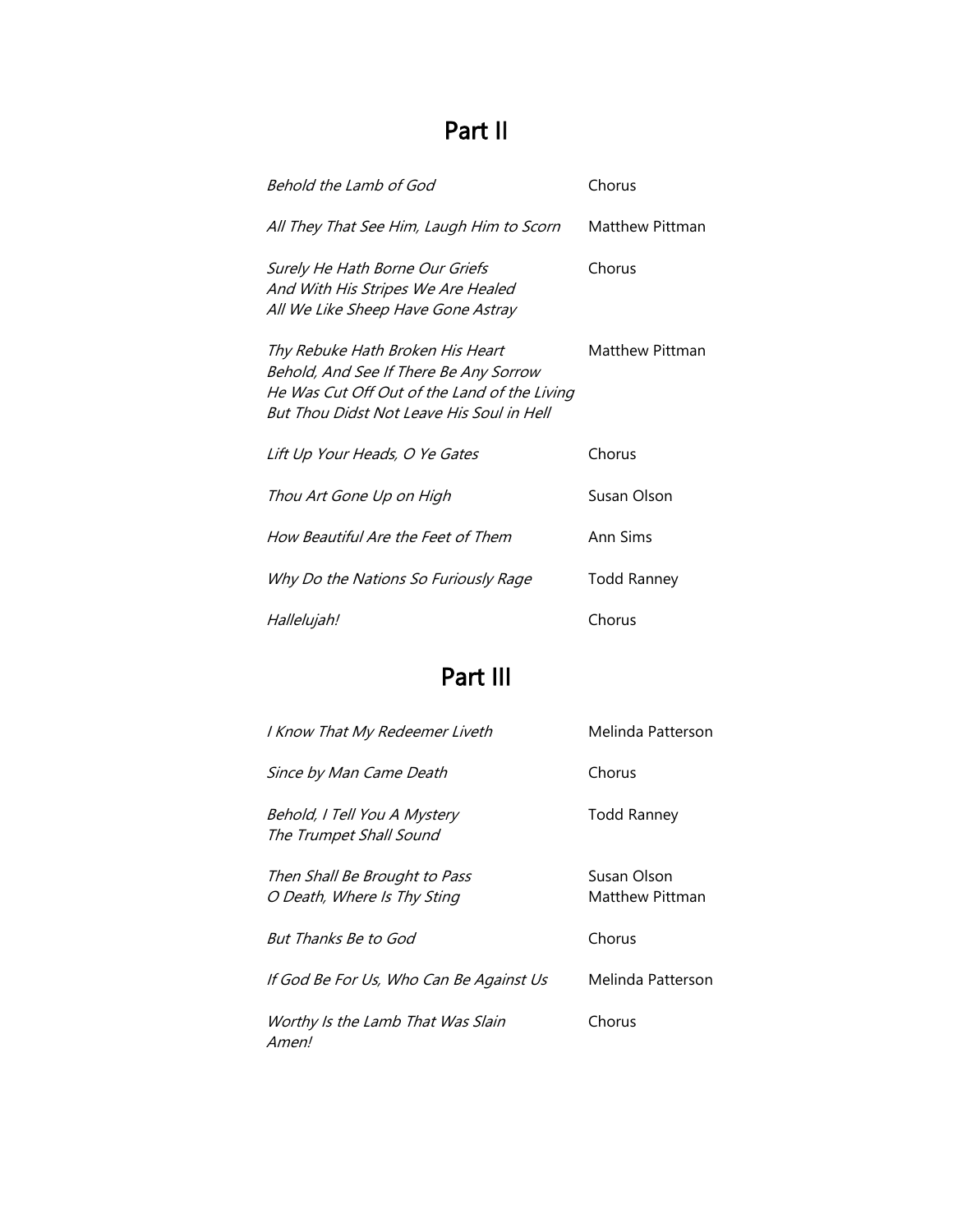### **Orchestra**

### Violin Cello

Mark Haven Mark Haven Museum Controller and Terri Boselli-Wyman Oshana Alahakoon, MD Linda Murray Diana J. Reiheld PhD Laura Schumann, DMA Bass Laura Gauntner-Koh Moses Carreker Kathy Vansant Matt Coombs Victoria Sinclair Capper Renee Show **Bassoon** 

#### Viola

Chris Lape **Oboe** Sue De Voe **Melanie** Garcia Andrea Tippery

Beth Morris

#### Timpani Organ

Cole Pennington and Tames Hildreth

Angela Cornett

**Trumpet** Flute Isaac Winland Jeff Roquemore **David Turrill**, DMA

### Music Director

Ann Lillie Briggs Assistant Director – Ann Ludman Sims Director Emeritus - James L. McLaughlin

Soprano Section Leader Tenor Section Leader Melinda Patterson **Melinda Patterson** James L. McLaughlin

Ann Ludman Sims Chuck Archer

Alto Section Leader **Bass Section Leader** 

Rehearsal Accompanist - Donna Thompson

Chorus Coordinator – Beth Fineran

Concert Master – Mark Haven

Orchestra Coordinator – Renee Show

#### Thursday Music Club Calendar

12/18/21 – TAKE3 – Zanesville Concert Assoc – Secrest Auditorium 02/21/22 – Polish Baltic Philharmonic Orchestra – Secrest Auditorium 02/26/22 – Summer Music Camp Scholarship Competition – Ohio University Zanesville 03/19/22 – Raleigh Ringers – Secrest Auditorium 03/20/22 – Junior Music Club Festival Music Recital – Ohio University Zanesville 03/22/22 – Velocity Irish Dance Ballet – Zanesville Concert Assoc – Secrest Aud. 12/11/22 - 93rd Performance of Messiah - Central Trinity UMC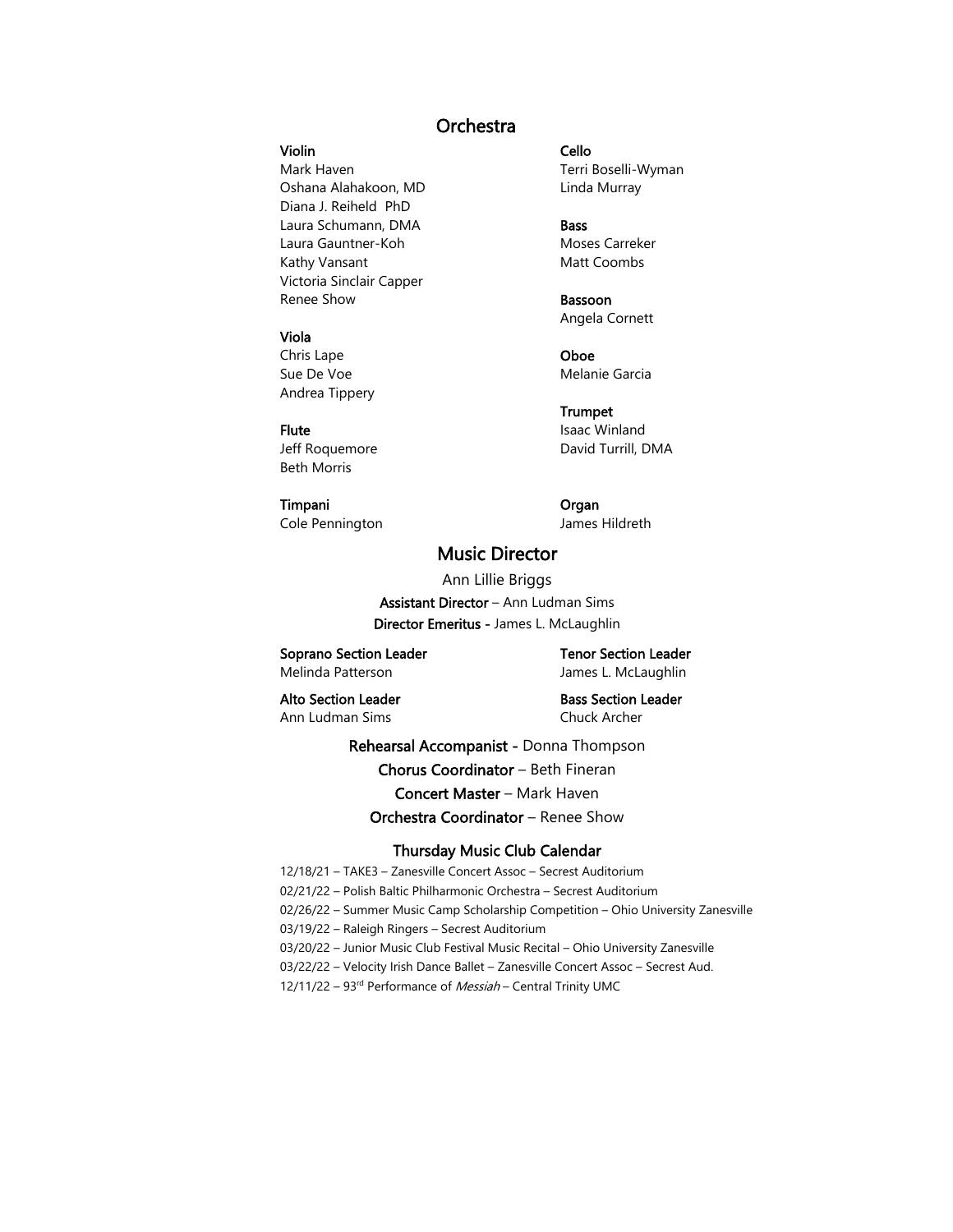## ZANESVILLE CIVIC CHORUS

### SOPRANO ALTO

Mary Arnold **Deb Apperson** Nancy Cain **Nancy Cain Zephyr Baker** Joan Davidson **Jean Bell** Lillian McConaha Carol Cowden Katha Mercer **Internal Studies** Jayne Dunlap Rev. Karen Montgomery Sally Goins Heather Near **Missi Gray** Marge Overdorff **Angela Hendershot** Angela Hendershot Melinda Patterson Tiffany Leach Sandra Robe **Karen McCabe** Sister Bernadette Selinsky<br>
Susan Olson Ann Ludman Sims Laura Sargent Rachelle Snyder **Ellen** Shaw Emily Stainbrook **Elloria** Shaw

Bob Davidson Sharon Wheeler Tyler Dunlap Sue Williamson Jim Fineran Rev. John Kay **TENOR** Kyle Ledford Mike Bryan Jeff Moore **Crystal Engle** Todd Ranney James L. McLaughlin Lucas Ruetz **Zachary Minosky** Rev. Daniel Ruff Gary Overdorff Bill Shaw Matthew Pittman Rev. Mark Shoemaker Barry Sheets Brian Wagner

 Alice Smith BASS Ginger Swank Chuck Archer **Elizabeth Whalen**